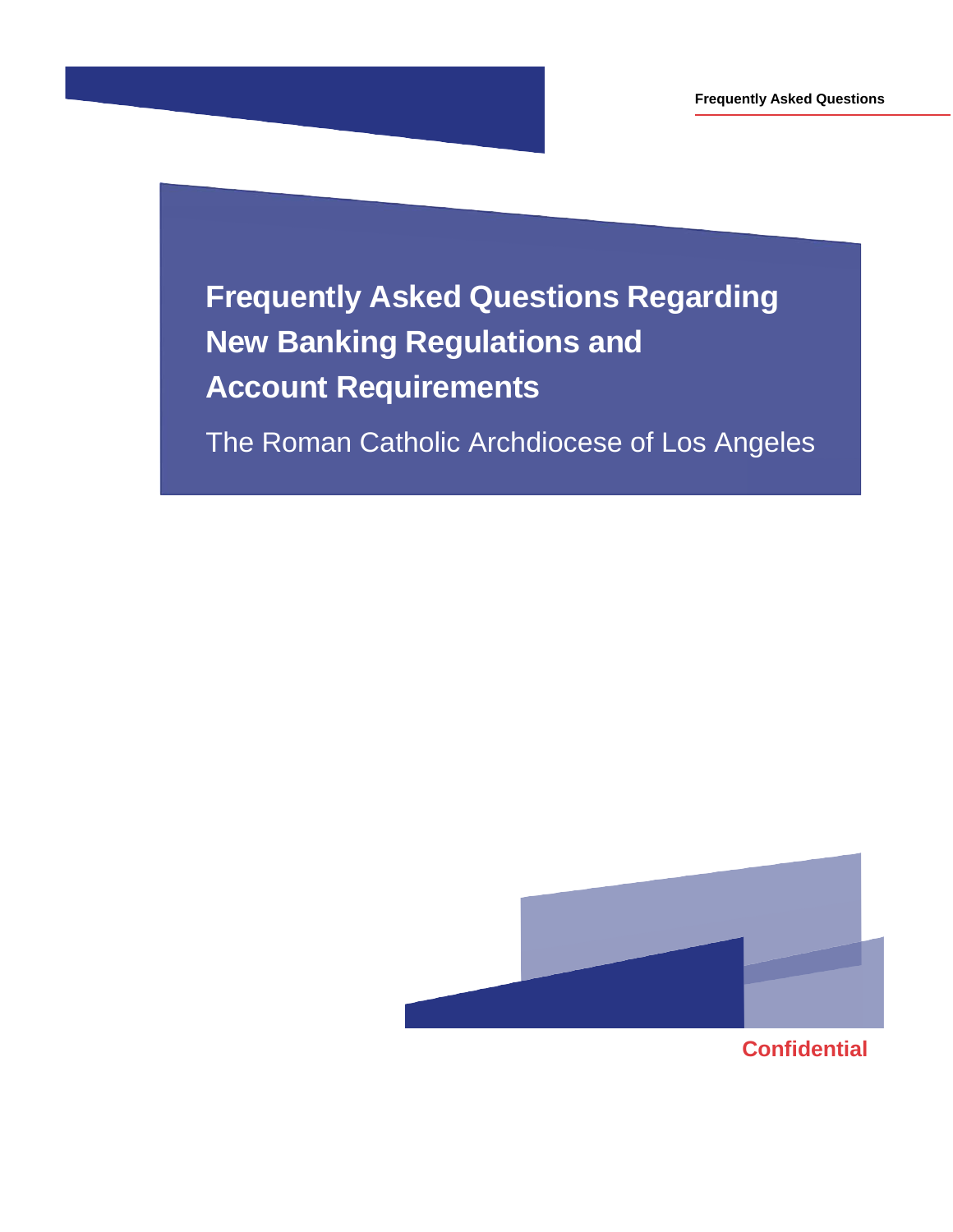# Frequently asked questions

## **1. Why are banks asking for personal information when our location opens a new account or changes signatories?**

In May 2018 all banks became subject to significant new regulations issued by the federal government under the title of Customer Due Diligence Requirements for Financial Institutions. These regulations dictate who may open a bank account and the information that a bank needs to have about account holders when an account is opened or when there is a change in signatories.

The new regulations cover all regular business enterprises; certain provisions cover non-profits and churches as well. Banks are required to comply and can be subject to significant penalties for noncompliance. For the Archdiocese, as a non-profit church entity, the new regulations now require banks to understand who is "controlling" the location's bank account in question

## **2. What do these new regulations mean for the Archdiocese?**

- **•** The Archdiocese and its schools, parishes and other locations have to identify "control persons" who are related to the bank account in question.
- **•** Schools, parishes and other locations need to review who are the signatories on existing accounts and decide who should be on the accounts in the future, since any change will trigger the need to provide information.
- **•** Schools and parishes will need to designate a "control person" on existing and new accounts. The designated control person will likely need to provide personal information.
- **•** In addition to submitting personal information, the designated control person will be required to help monitor account activity.
- **3. Who are "control persons" within the Archdiocese?**
- **•** For parishes, the control person will be the pastor or administrator.
- **•** For high schools that are not part of a parish and for elementary schools administered by the Archdiocese, the control person will be the principal or president of the school.
- **•** If the parish and its parish elementary or parish high school have different banking relationships, there will be two control persons: the pastor/administrator for the parish and the president/principal for the school.
- **•** If the parish and the school have the same banking relationship, the pastor/administrator serves as control person for both the school and the parish unless the pastor/administrator decides to designate the principal for the school.

# **4. What information do banks require from the control person?**

Each control person will need to provide the following:

- **•** Name and Title
- **•** Date of Birth
- **•** Address, residential or business street address
- **•** Social security number
- **•** Current Drivers' license with photo ID or your current US or home country passport or alien identification card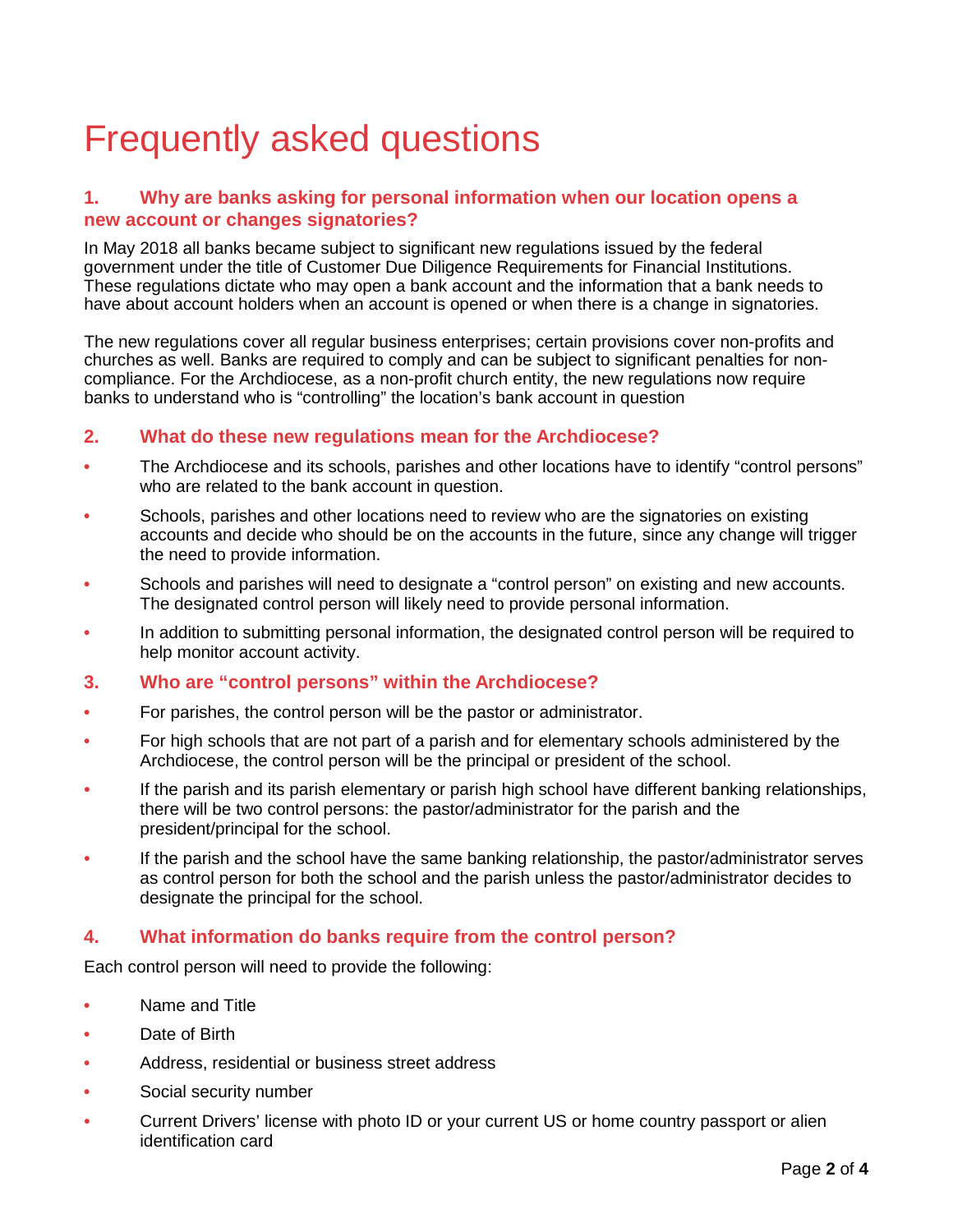# **5. Will the personal information be safe?**

Banks have strict requirements to protect customer information, including substantial cyber-security safeguards, and are examined annually by banking regulators. Unfortunately, breaches can and do occur.

#### **6. When will the bank ask for the information?**

Banks will require information when a new account is opened or a signatory changes. Banks are required to obtain this information for each "new formal banking relationship," even if the entity is already an existing customer. In other words, if the parish or school wishes to open an additional account with its existing bank, it is likely that the bank will request this information. Banks will also require locations to designate a control person if the signatory on an account changes, because that is deemed to be a "new banking relationship" under the federal rules. For the present, banks are not required to "go back" and update this information for every single banking customer.

### **7. Why were the regulations adopted?**

The regulations were adopted as Anti-Money Laundering ("AML") laws to prevent illegal funds from crime, corruption and tax evasion being deposited or processed. While banks have long been required to have AML programs, the requirements have become more demanding for both banks and their customers, including the Archdiocese and all its locations.

Money laundering is the process of making "dirty money" from an underlying crime, such as fraud, theft, embezzlement, or profits derived from illegal activity, look clean. To prevent this dirty money from being traced back to the source of the crime, perpetrators use regular transactions such as making charitable donations, opening bank accounts at reputable institutions, or buying stocks and bonds as a way of concealing (i.e., "laundering") their activity.

#### **8. How do churches or charitable organizations get involved with money laundering?**

Sadly, churches and other charities can be targeted by persons with improper motives. Laundering illegal funds can occur through any number of methods -- special offerings, tithes, pledges, cash deposits or general and earmarked contributions. The new regulations have been adopted, in part, to address improper motives. If you are approached about large or unusual gifts or proposals and suspect that you are being asked to engage in "suspicious transactions," it is essential that you call the following:

- EthicsPoint confidential hotline service at 855-420-8644
- Financial Services at 213-637-7500
- General Counsel at 213-637-7511.

# **9. What are the obligations of control persons?**

Control persons must be aware of transactions in their account and identify suspicious circumstances regarding any activity that could potentially be money laundering. If they are aware of any such suspicious circumstances, they must call the following:

- EthicsPoint confidential hotline service at 855-420-8644
- Financial Services at 213-637-7500
- General Counsel at 213-637-7511.